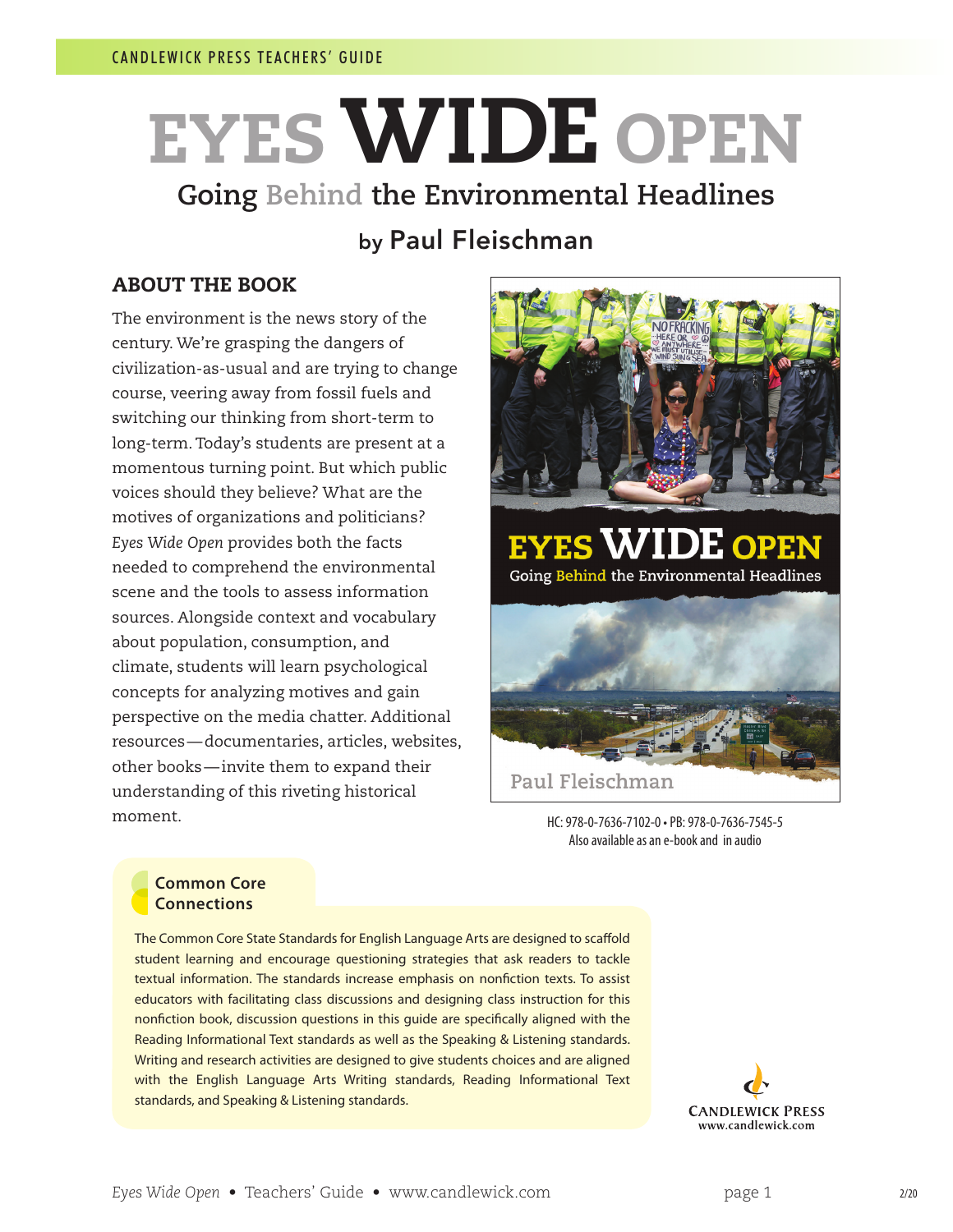#### **DISCUSSION QUESTIONS**

Correlates to Common Core ELA Reading Standards for Informational Text: Key Ideas and Details RI. 9–12.1, RI. 9–12.2, RI. 9–12.3; Craft and Structure RI. 9–12.4, RI. 9–12.5, RI. 9-12.6; Integration of Knowledge and Ideas RI. 9–12.7, RI. 9–10.8. Correlates to ELA Speaking & Listening Standards: Comprehension and Collaboration SL. 9–12.1.

- 1. *Eyes Wide Open* is about the environmental crisis, but it is also about evaluating information. How does the title reflect that purpose? What tools and approaches does the book offer for analyzing information about the environment? Discuss how the author develops this theme throughout the text. What other current issues could this method be applied to?
- 2. After the introductory section, each of the book's chapters "offers a different lens to peer through" (page 4). Describe the lenses and analyze how ideas about them are introduced and developed. What are some of the "patterns and principles that are driving the headlines" (page 4)? Cite textual evidence for your answers.
- 3. Discuss what aspects of the book the subtitle *Going Behind the Environmental Headlines*  conveys. The book design incorporates pictures of newspaper headlines. What purpose do these graphics serve? Choose five or ten of them and explain how they relate specifically to the adjacent text.
- 4. Other visual elements also support the author's points. Analyze the use of graphs and how they expand on the narrative. What are the advantages of presenting information in a graph rather than using only words? Choose several other specific visuals such as photographs, cartoons, and ads, and describe how they relate to the text, what they add to it, or how they clarify it.
- 5. In the first chapter, the author explains that he has drawn on "history, psychology, and sociology to help explain what's going on" (page 7). How does the author develop ideas related to history throughout the text? How does he make connections among those ideas? Discuss specific examples—including at least one "Backstory" (pages 50, 84, and 114)—and how those examples relate to our current problems.
- 6. The author offers psychological explanations for the public's different reactions to the environmental crisis. Outline how he develops this topic, the major points he makes, and how he uses terms and concepts from psychology to make those points. Evaluate the strength of his arguments about at least two of the psychological concepts.
- 7. Contrast the Big Three (U.S., Canada, and Australia) with other countries, discussing how their history and geography have affected their attitudes. Discuss environmental concerns about China and India and why these two countries are so important. Support your answers with evidence from the text and assess whether the author's reasoning about these countries is valid.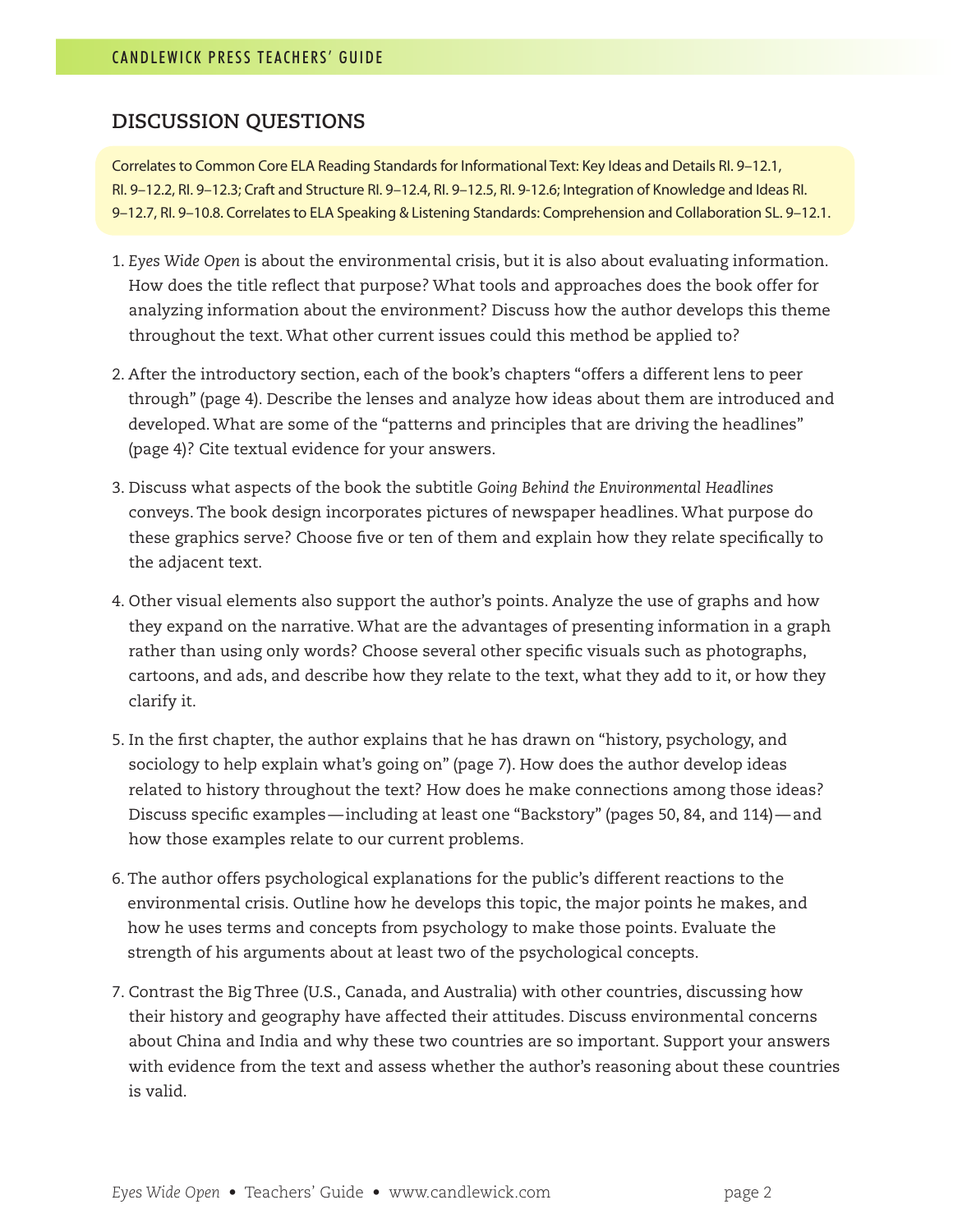- 8. A banner on page 6 reads, "We All Live Downstream." What are the figurative meanings of this slogan? How does the poster reflect a major theme of the book, and how is that theme developed? Find examples in the text in which literally living downstream has an environmental impact.
- 9. In the section "How to Weigh Information," the author writes, "Buy your gas from Exxon but get your science elsewhere" (page 155). Using examples from the text, discuss how vested interests such as Exxon influence politics, policy, and the public. How can the influence of vested interests be identified and evaluated in ads, articles, and other media?
- 10. Consider the author's statement that this book "is a door leading to many other doors" (page 7), referring to the suggested resources such as websites, books, articles, and documentaries. Compare these types of information sources and discuss their advantages and disadvantages. How does offering so many resources relate to the title of the book?
- 11. What is the author's point of view about climate change? Give explicit and implicit evidence to support your answer. Can you discern his political leanings? If so, how? Where does he alert readers to different points of view? Discuss what this reveals about his approach to critical thinking.
- 12. The author, who is also a poet and novelist, uses imagery to help make his points. For example, in the first chapter he talks about technology's side effects as "the jaws behind the environmental crunch" (page 5). Find other figurative language in the text, identify what's being compared, and discuss the impact on the reader. Describe the author's tone based on specific examples from the text.

## **CURRICULUM CONNECTIONS**

Correlates to Common Core ELA Reading Standards for Informational Text: Key Ideas and Details RI. 9–12.1, RI. 9–12.2, 9–12.3; Craft and Structure RI. 9–12.4; Integration of Knowledge and Ideas RI. 9–12.7, 9–10.8. Correlates to ELA Speaking & Listening Standards: Comprehension and Collaboration SL. 9–12.1, 9-12.2; Presentation of Knowledge and Ideas SL. 9–12.4, 9–12.5. Correlates to ELA Writing Standards: Text Types and Purposes W. 9–12.1, 9–12.2; Production and Distribution of Writing W. 9–12.4; Research to Build and Present Knowledge W. 9–12.7, 9–12.8.

1. *Eyes Wide Open* suggests taking a "salad bar approach" to keep up with environmental issues and lists five websites (page 144). Have students choose two of the websites listed and compare them in detail, considering their content and design and their strengths and weaknesses. Students can create a graphic organizer such as a comparison chart or Venn diagram to highlight similarities and differences. Discuss the five websites as a class, comparing student assessments of them.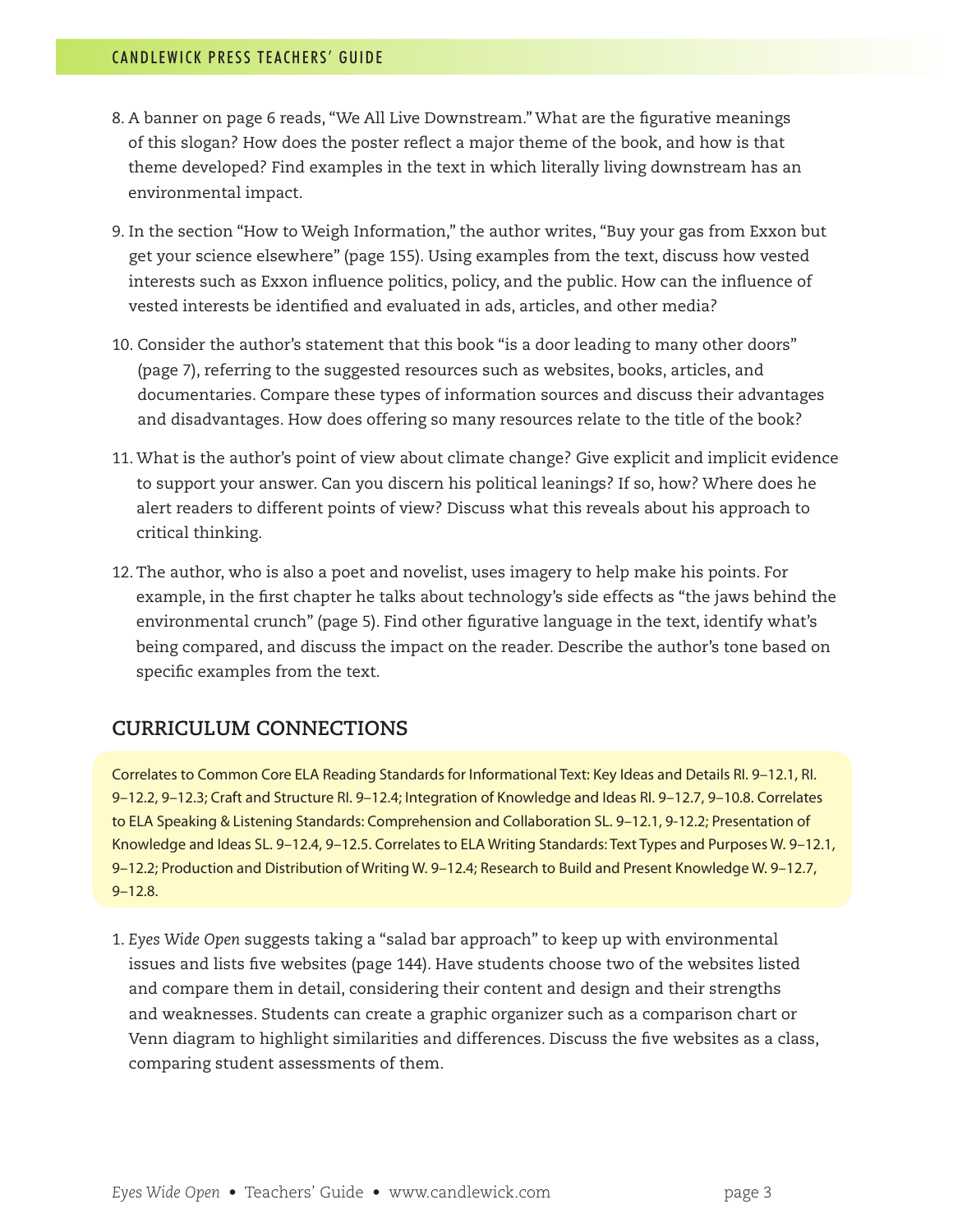- 2. Have students each choose a different website recommended in the book and put it through the steps described in the "How to Weigh Information" appendix. Students should write their evaluations in detail with specific evidence to support their points. They should address the questions raised under "Websites" on page 154 and the three numbered points in the appendix: follow the money, beware of mental vested interests, and check for fallacies.
- 3. Front groups are organizations, often nonprofits, that disguise their sources of funding and support. Have each student choose a group from the list collected by Sourcewatch (page 31), now available at the Global Energy Monitor wiki (www.gem.wiki/Front\_groups). They can do independent research on their selected group: evaluating its website, researching board members, and trying to determine who funds it.

After they've done their research, have students compare what they found to the information listed by Sourcewatch. Have them write a short paper that lays out their evaluation and compares what they found to what the Global Energy Monitor wiki provides.

- 4. *Eyes Wide Open* makes the point that the everyday products we use have unseen costs. Have pairs of students choose a familiar product and research its production and hidden costs, using the resources on pages 45 and 184. Have them create a poster or infographic that mixes text and visuals to share their information with the rest of the class.
- 5. "Air-conditioning. Phone calls bouncing off satellites. Clothes driers and gas lawn mowers" (page 4). These are conveniences that became widely available only in the last few decades. Have students talk to older adults about what has changed in their lifetime. Then, as a group, make a list of common items that have become widely used in the last twenty or thirty years. Each student should choose five of the items and write a paragraph for each describing how their life would be different without it.
- 6. Even within the world of environmentalists, disagreements exist. In the section "Revising views" (page 152), the author lists five areas about which some environmentalists have changed their minds. Have students debate these topics (or similar ones mentioned in the book) formally, with two students for each side of a given topic. After researching the topic, students should prepare a speech and be ready to give and receive cross-examination. Students can present their debate in front of small groups or the whole class.
- 7. The author suggests that popular media doesn't show that "we're facing a major crisis" (page 43). Have students each take a different magazine or different issue of the same magazine aimed at their age group and analyze the depiction of the environment in the ads and articles. Have them prepare a short multimedia presentation to share their findings with the rest of the class.
- 8. The glossary lists many of the concepts introduced in the book: *cap and trade, carbon capture, greenwashing, normalcy bias.* Have students choose a word or phrase new to them, either from the text or the glossary, and research more about it using a variety of print and online resources. They can share their findings in small group discussions.